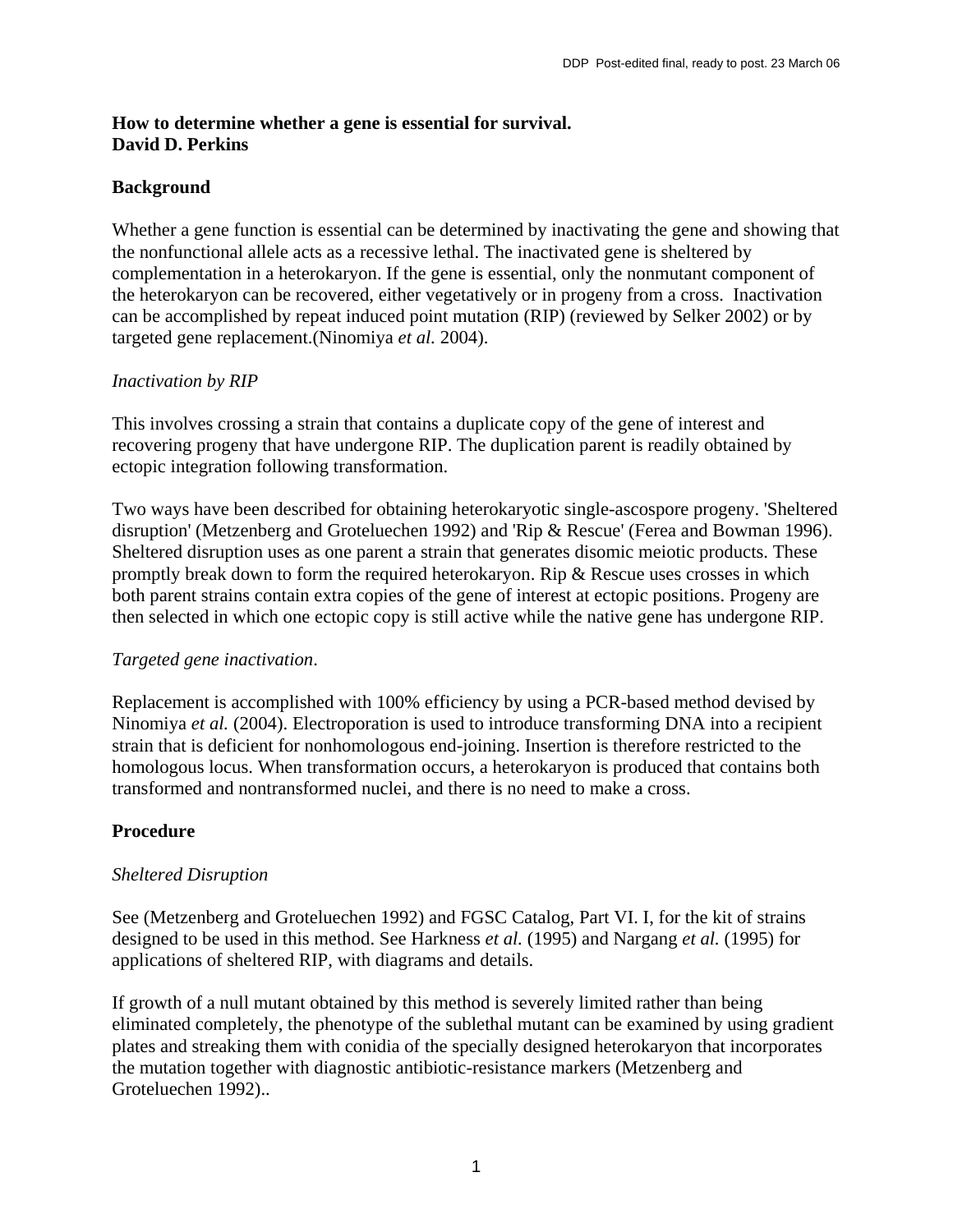### *Rip & Rescue*.

See Ferea and Bowman (1996) for use of this method, with diagrams and details.

#### *Targeted disruption*.

See Ninomiya *et al.* (2004) for a description of the method and of the key strains *mus-51* and *mus-52*, which are deficient for nonhomologous end-joining and which can be used to obtain 100% homologous integration. Stocks are available (*mus-52::Hygr* , FGSC 9567 *A*, 9568 *a*, and *mus-51::Hyg<sup>r</sup>* , FGSC 9595 *A*).

Targeted disruption is being used by the Neurospora Genome Project [http://www.dartmouth.edu/%7Eneurosporagenome/proj\\_overview.html](http://www.dartmouth.edu/%7Eneurosporagenome/proj_overview.html) (Colot *et al*., in preparation). Knockouts and knockout cassettes will be available through FGSC.

### **References**

Colot, H. V., G. Park, G. E. Turner, C. Ringelberg, C. M. Crew, L. Litvinkova, R. L. Weiss, K. A. Borkovich, and J. C. Dunlap. Overlapping functions for multiple novel transcription factors in Neuorspora. (In preparation.)

Ferea, T. L., and B. J. Bowman. 1996. The vacuolar ATPase of *Neurospora crassa* is indispensable: Inactivation of the *vma-1* gene by repeat-induced point mutation. Genetics 143: 147-154.

Fungal Genetics Stock Center. 2004. *Catalogue of Strains, 10th Edition.* (Part VI. I: Strains for disruption of essential genes.)

Harkness, T. A. A. , R. A. Rothery, J. H. Weiner, S. Werner, J. E. Azevedo, A. Videira, and F. E. Nargang. 1995. Disruption of the gene encoding the 78-kilodalton subunit of the peripheral arm of complex I in *Neurospora crassa* by repeat induced point mutation (RIP). Curr. Genet. 27: 339-350.

Metzenberg, R. L., and J. S. Grotelueschen. 1992. Disruption of essential genes in Neurospora by RIP. Fungal Genet. Newslett. 39: 37-49.

Nargang, F. E. , K. P. Künkele, A. Mayer, R. G. Ritzel, W. Neupert, and R. Lill. 1995. 'Sheltered disruption' of *Neurospora crassa* MOM22, an essential component of the mitochondrial protein import complex. EMBO J. 14: 1099-1108.

Neurospora Genome Project. 2004. [http://www.dartmouth.edu/%7Eneurosporagenome/proj\\_overview.html](http://www.dartmouth.edu/%7Eneurosporagenome/proj_overview.html)